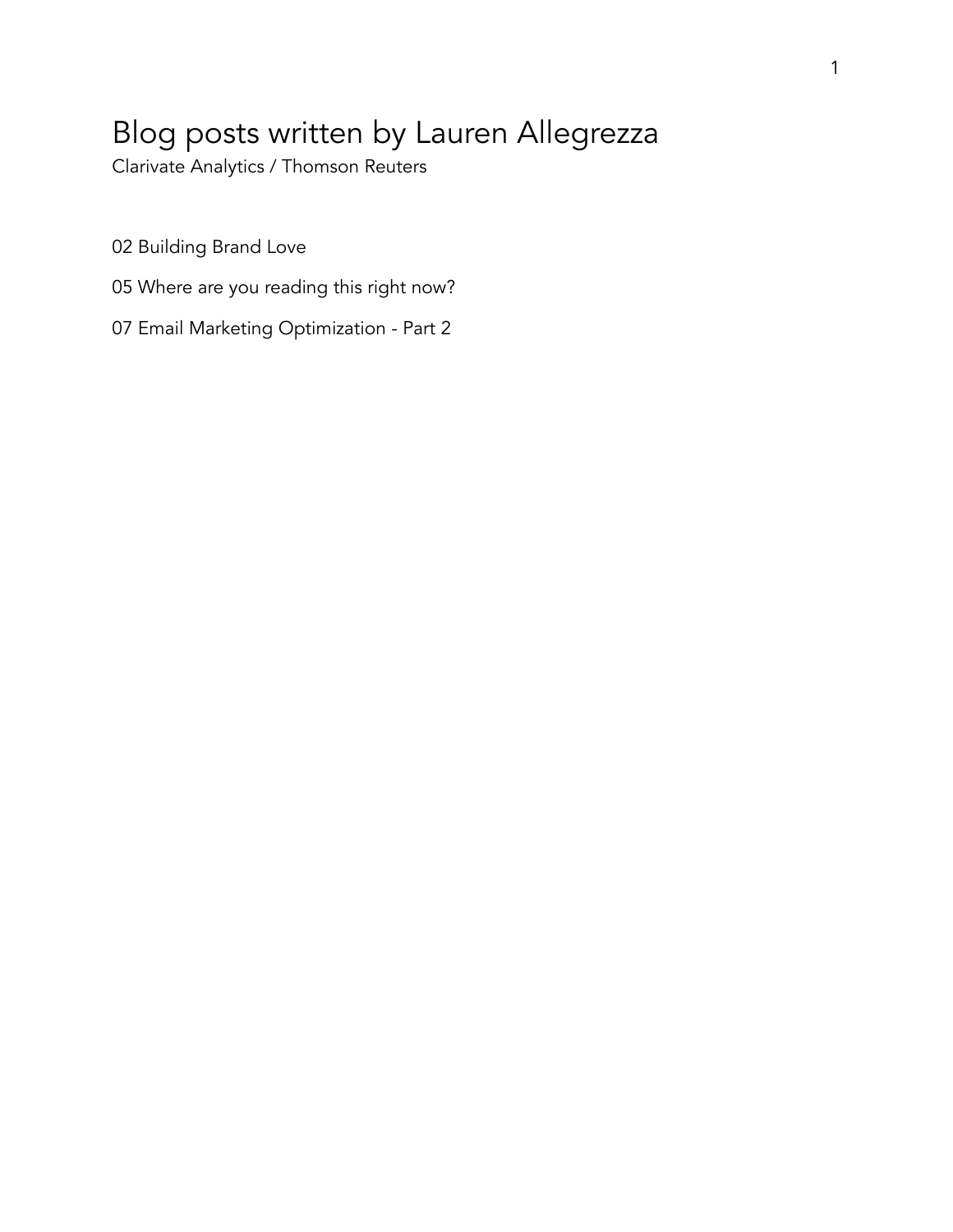## Building Brand Love

*Scientific insight into the brand-consumer relationship* 

If you're a marketing professional, you've undoubtedly heard, to some degree, industry conversation on the topic of "brand love."

While most marketers could take intuitive or even educated guesses about what exactly brand love is and how to achieve it, a deeper benefit comes from applying the rigors of scientific research methodology to reach a definition and direction.

Rajeev Batra, Aaron Ahuvia, and Richard P. Bagozzi tackled the challenge of defining the elements of brand love through foundational, scientific research and structural equations modeling, as well as clearly articulating the benefits of brand love. Furthermore, to the benefit of the overall marketing community, Batra, Ahuvia, and Bagozzi have laid out concrete suggestions, summarized below, for marketing professionals to put this research into practice.

Most extant research about brand love has used the research about interpersonal love as a foundation for understanding brand love. But there are distinct differences between the consumer-producer relationship and that between people. Therefore, as the authors argue, foundational, exploratory research and a clearer definition of brand love are long overdue. To address this need, the authors conducted two in-depth, qualitative studies and a third quantitative measurement study.

One of the first points the authors make is that brand love is actually better described as the consumer-brand relationship. In most other research about the topic, the assumption is that brand love is an emotion rather than a relationship. From their qualitative studies, the authors witness how the subjects "invariably described a broad and long-term consumer-brand relationship, with multiple interrelated cognitive, affective, and behavioral elements, rather than a specific, single, transient love emotion." They also note how people will rarely intentionally choose to define their relationship with a brand as "love," which is common in interpersonal relationships. Therefore, the authors explain that they use the term "brand love" to actually refer to the "consumer-brand relationship."

From their qualitative studies (which consisted of multiple phone and in-person interviews with subjects), the authors built out a prototype of seven distinct elements to aid in understanding exactly what brand love looks like: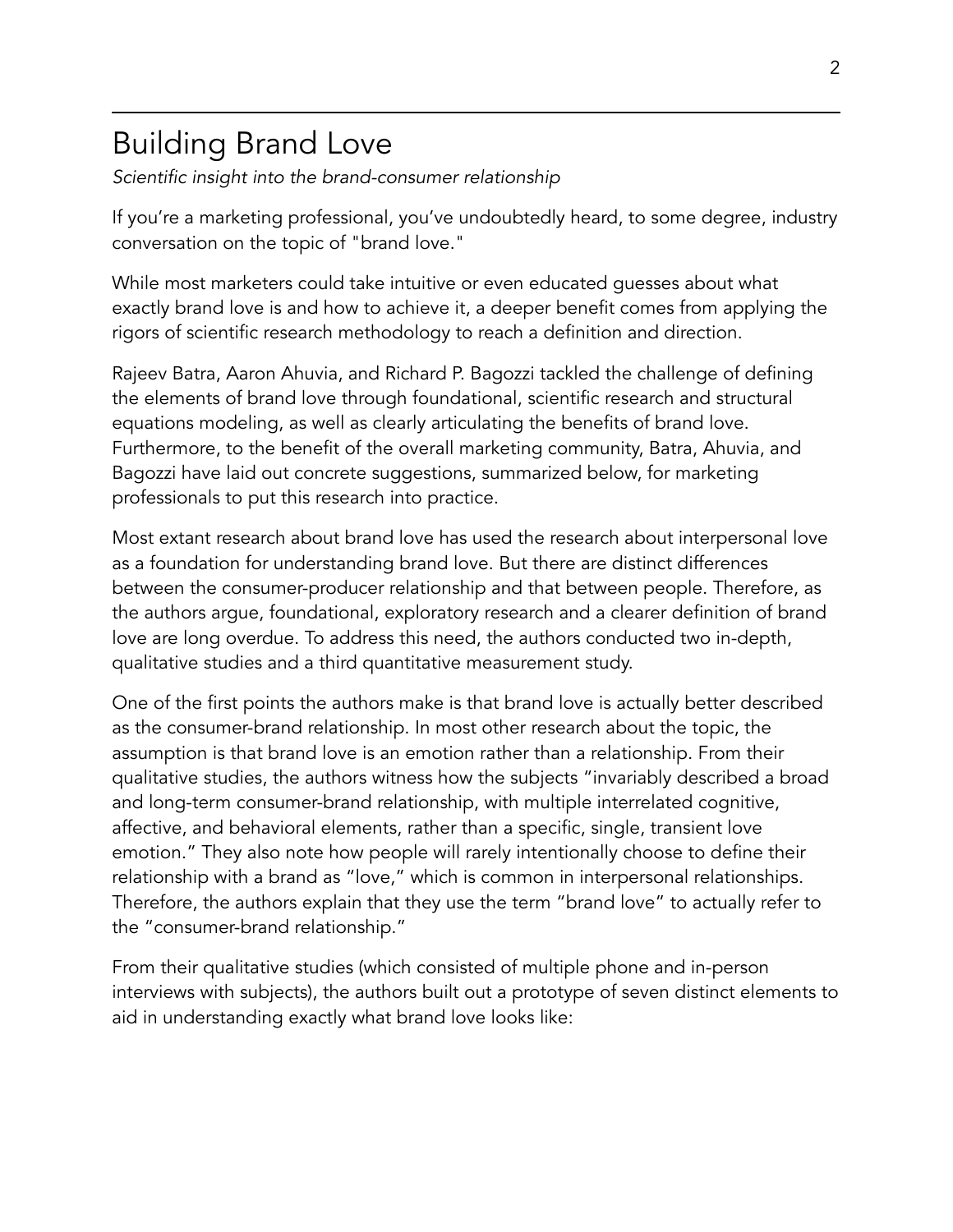1. Passion-driven behaviors reflecting strong desires to use the brand, to invest resources into, and a history of having done so

2. Self-brand integration, including a brand's ability to express consumers' actual and desired identities, its ability to connect to life's deeper meanings and provide intrinsic rewards, and frequent thoughts about it

3. Positive emotional connection that is broader than just positive feelings, including a sense of positive attachment and having an intuitive feeling of "rightness"

4. Anticipated separation distress if the brand were to go away

5. Long-term relationship, which includes predicting extensive feature use and a longterm commitment to it

- 6. Positive attitude valence
- 7. Attitudes held with high certainty and confidence

The authors remark that high quality, a topic which came up often in subject interviews, is actually better considered an antecedent to brand love, because it's necessary for any affection toward a brand to be possible. On the other side of the equation lie the consequences of brand love. Those benefits (which came out of qualitative studies 1 and 2 and were further validated by a quantitative survey-data model in study 3) consist of brand loyalty, positive word of mouth, and resistance to negative information.

As a testament to the authors' desire for practicality, they outlined some tangible recommendations for marketing professionals in the field. Summarized here are Batra, Ahuvia, and Bagozzi's practical suggestions for you as a marketer to start building a stronger brand relationship with your consumers.

Encourage personalization or accesorization. When consumers invest time and effort into a product to make it their own, they will be more likely to continue using it.

Connect to your consumers with intrinsic, rather than extrinsic, value. By associating your brand with the deeper values of your consumers (e.g. environmental sustainability, global poverty alleviation), you can establish "self-brand integration," which leads to a strong brand love.

Leverage your authentic history to develop positive feelings and a sense of attachment. The authors noted from their research that "the brands that seemed to come from the heart of the producers had a much easier time finding a place in the heart of the consumers." Telling the story about the roots of the company or founders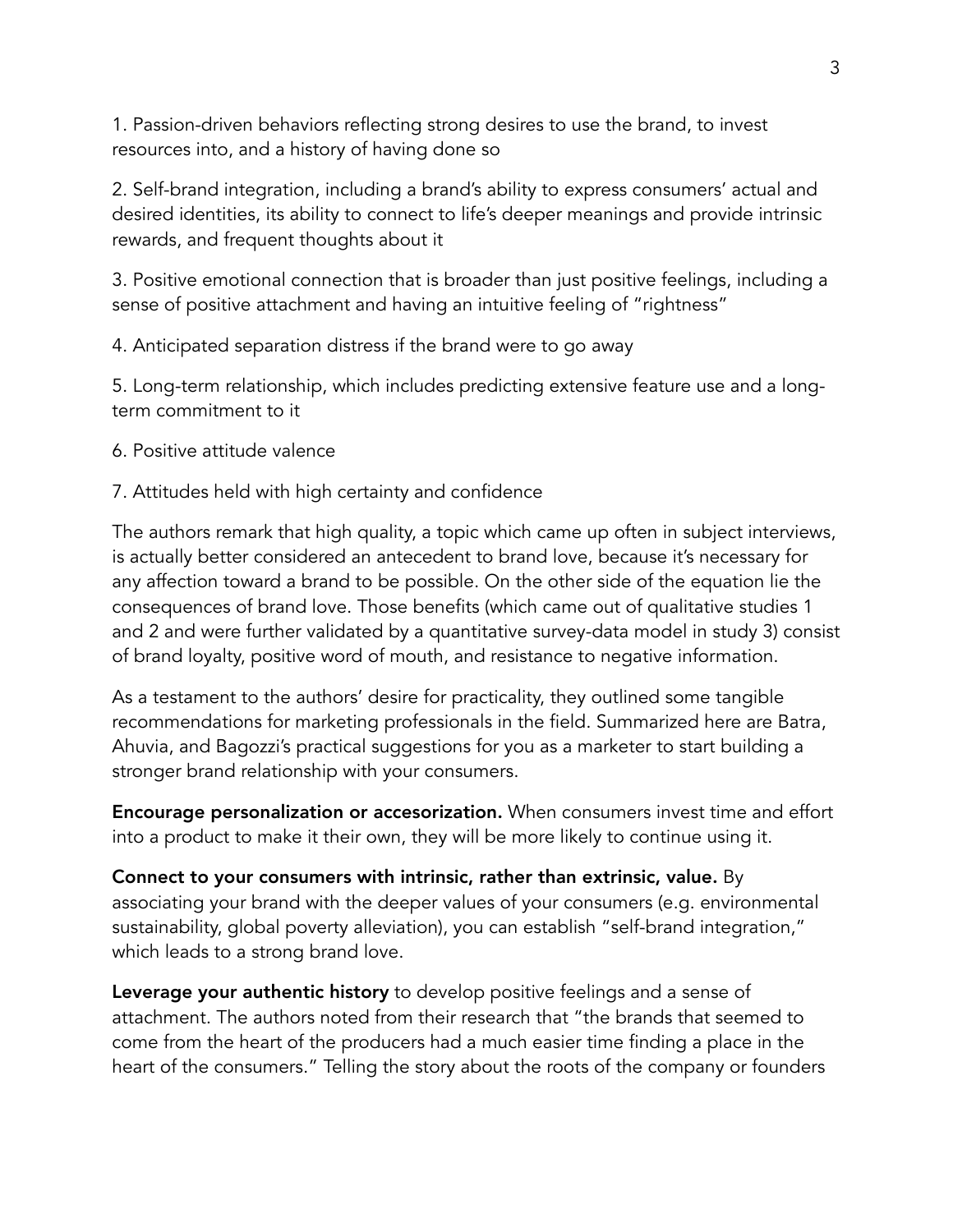can help establish a deeper sentiment between consumer and producer, one similar to the "old friend" feeling.

Convey value and expertise to build "anticipated separation distress." By establishing your brand as a trusted authority or a unique source of information, consumers will desire to keep your brand in their life. The possibility of this value being removed causes them some sense of distress, leading them to want to continue their relationship with your brand.

Play the long game and make it engaging. The authors suggest that loyalty programs should emphasize intrinsic rather extrinsic value and "require frequent and ongoing, rather than one-shot and initial, updating and interaction."

These suggestions can serve as a guide for you to begin incorporating strategic brandbuilding moves into your marketing. For more details about their research, be sure to read Brand Love, by Rajeev Batra, Aaron Ahuvia, and Richard P. Bagozzi. You can also check their website, brandlovecentral.com, for this paper and some of their subsequent work on measuring brand love validly and reliably. Furthermore, some of the authors' work with companies has promoted further research into brand love, including how it can turn into negative emotions, which you can read about in the paper, Brand Hate.

In the words of another seasoned marketing-science professor, when it comes to the use of science in marketing, "The people who know how to use the research and techniques and science and models the right way will gain an advantage over the competitors."

*[Originally posted on StateofInnovation.com, which was discontinued by the company in September of 2017]*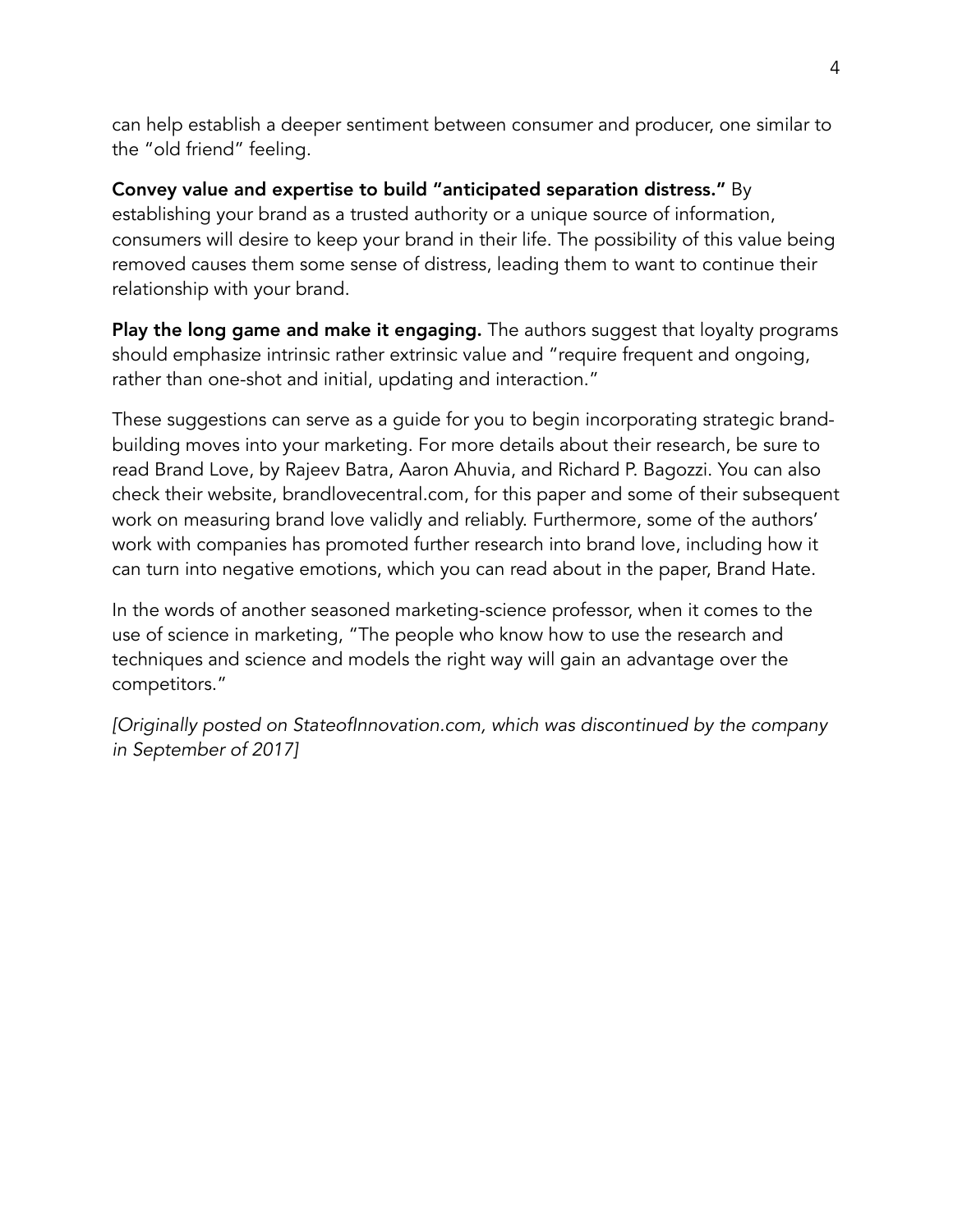## Where are you reading this right now?

Location, location, location! That's the saying in real estate – but it also applies to email marketing.

Where are your customers when they read your emails? Are they sitting at their desk on a computer? Are they sipping coffee in the local coffee shop and browsing on their iPad? On the train commuting to work, getting a head start on emails on their phone?

While you may not know *exactly* where your customers are when they view your emails, you can (and should) know how they are accessing your content. With the rise of smartphone use, more emails are being read on mobile devices than desktop or webmail: In December 2016, mobile market share was at 54%, while desktop dropped to 16% and webmail was at 30%.<sup>1</sup>

If you're not thinking about mobile optimization and responsive design, here are two more industry statistics that should make you start:

51% of consumers have unsubscribed from a brand's promotional emails because their emails or website didn't display or work well on their smartphone

43% of consumers have marked promotional emails from a brand as spam because the emails didn't display or work well on their smartphone.1

When we look across the Web of Science Author Connect database, we also see a similar trend of high mobile use – 54% of all email opens occur on mobile. And even more telling is that 39% of all opens are "multichannel opens," which means the same email was opened on a mobile device and on desktop. Furthermore, we see the Apple iPhone running neck and neck with the Firefox browser on Windows computers as the top devices used for the *last email open* – meaning the recipient may have viewed the email on multiple devices (such as a cell phone and in webmail), but it's the last device that gets counted.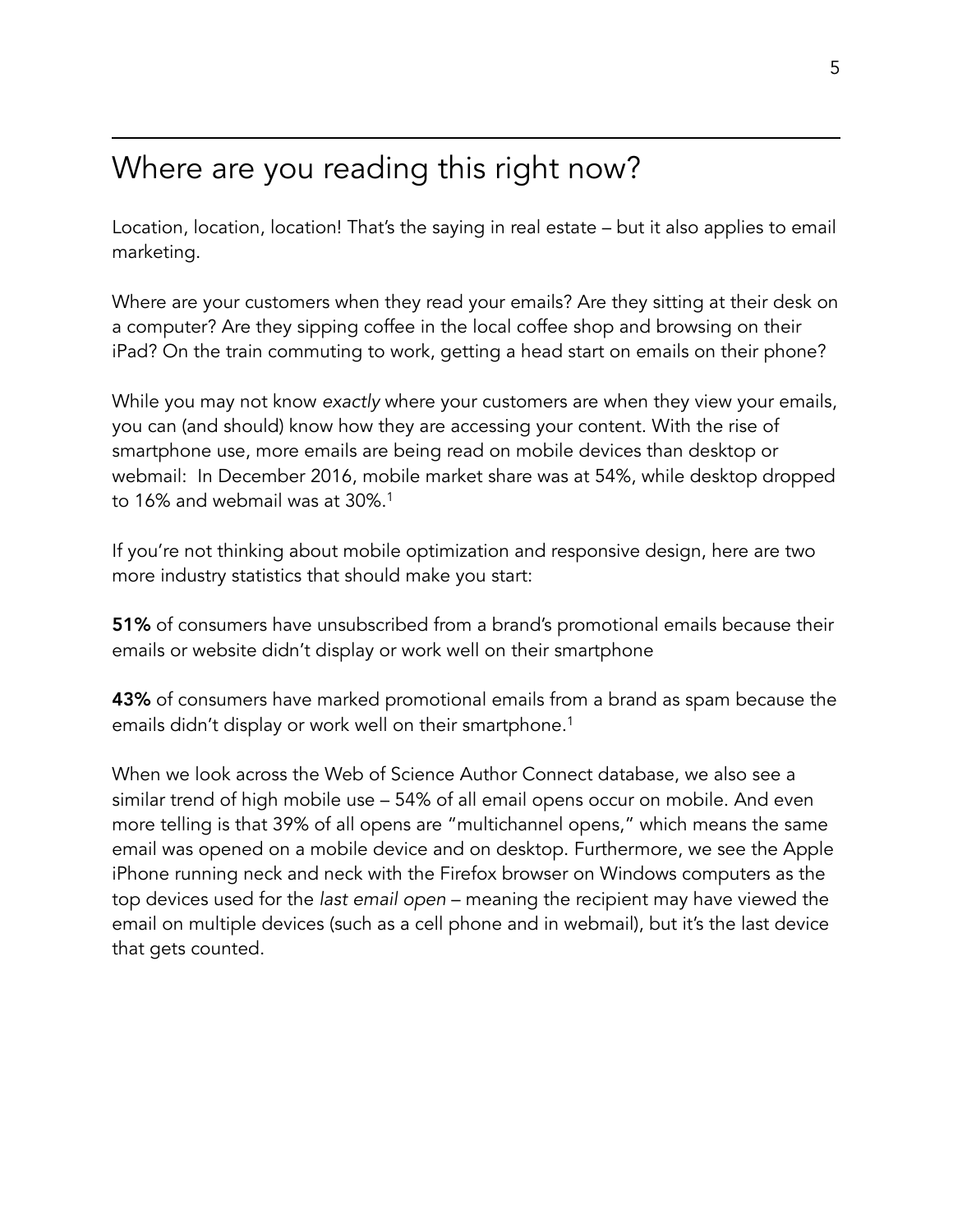

Now – what does this mean for you? With such a large variety in the types of devices and browsers being used to access email, your content needs to look good on all of them, otherwise you risk the relationship with your audience. The best way to make sure your content renders correctly is utilizing a responsive design email template and testing them on lots of devices. We are witnessing this trend as more and more clients request help from our team for their email creative in order to get more engagement with audiences in their campaigns.

Are you feeling limited by your own resources to develop a mobile-friendly email? You don't have to do it alone! Reach out to the [Web of Science Author Connect](http://clarivate.com/scientific-and-academic-research/research-publishing/author-connect-custom-mailing-lists/) team today to get started.

[1] *2017 State of Email Report*[. Litmus. Available at: https://litmus.com/lp/state-of-email-2017?](https://litmus.com/lp/state-of-email-2017?utm_campaign=2017report&utm_source=emrblog&utm_medium=blog) [utm\\_campaign=2017report&utm\\_source=emrblog&utm\\_medium=blog](https://litmus.com/lp/state-of-email-2017?utm_campaign=2017report&utm_source=emrblog&utm_medium=blog)

[Read the original post online at<https://clarivate.com/blog/where-are-you-reading-this-right-now/>]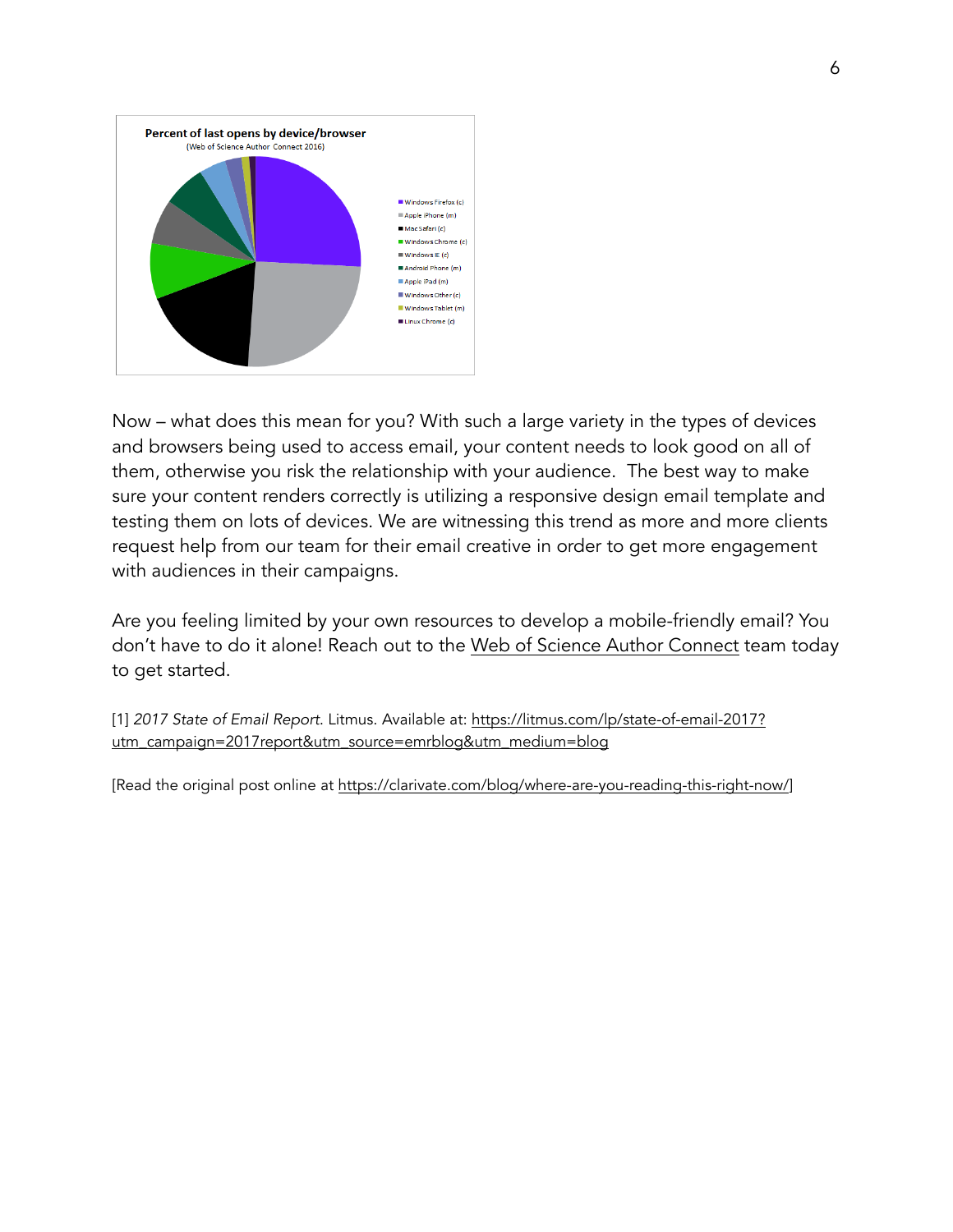## Email marketing optimization – Part 2

In case you missed it, check out Part 1 of email marketing optimization about mobile trends – [Where are you reading this right now](http://clarivate.com/where-are-you-reading-this-right-now)?

### *Mobile use up / Click rates down*

According to a recent report from Experian in Q3 2016<sup>1</sup>, click rates in emails are down in all industries. And the percentage of clicks occurring on mobile devices is up. In the analysis, Experian found a strong negative correlation between these two trends – meaning that the more mobile devices are used to view emails, the lower click rates we'll see.

If you are trying to reach and engage your audience, you'll need to keep up with the trends by optimizing your emails for viewing across multiple devices.

The good news is that emails with responsive design result in a 15% increase (over nonresponsive emails) in unique clicks for mobile users. And not only that, but responsively designed emails get more clicks (unique and total) across all devices – desktop, mobile, and tablet.2

#### *Your bag of tricks*

You'll also want to have a few other tricks up your sleeve to increase engagement with your audience.

Have you considered optimizing your send times based on the contact's past engagement behavior?

Or launching a dynamic campaign that delivers highly specific content to sub-segments of your total audience?

Through Web of Science Author Connect, we have seen clients achieve (on average) a 6% increase in click rates in emails sent with optimized send. For dynamic campaigns, it's a drastic 28% increase in clicks.

It all comes down to focusing on your audience – what do they want to see, how do they want to see it, and when do they want to see it? If you can hone in on these three questions, you'll see better metrics in your campaigns and build better relationships with your audience. And that's what it's all about.